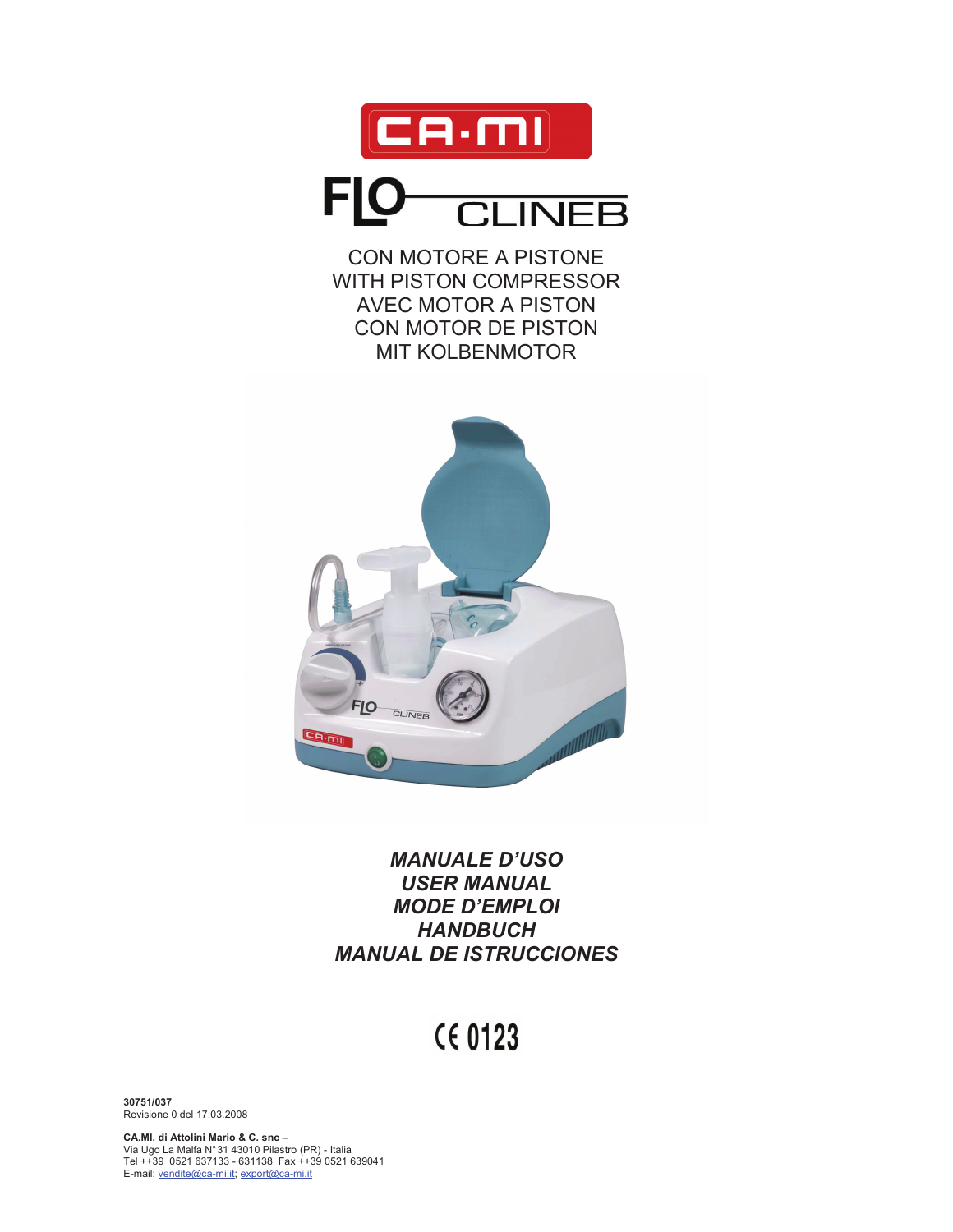**CLINEB** is a piston-type compressor nebulizer system working at 230V/50Hz (other voltages available upon request). High performance with any type of drug, ideal for intensive hospital and clinic use.

Manufactured with high thermal and electric insulation plastic chassis in compliance with the latest European Safety regulations. The oil-free piston compressor has long durability and is equipped with the highly efficient HI-FLO jet nebulizer to guarantee quick and accurate drug delivery.

The device is designed for easy transport and halding and is recommended for atomising antibiotics and bronchodilator drugs. The medical device is designed for continuous use.

### **GENERAL WARNING**



# **READ INSTRUCTION MANUAL CAREFULLY BEFORE USE**

**DRUG ADMINISTRATION MUST BE UNDER MEDICAL CONTROL** 

**THE INSTRUMENT MUST NOT BE DISASSEMBLED FOR A TECHNICAL SERVICE ALWAYS CONTACT CA-MI** 

### **IMPORTANT SAFETY RULES**

- 1. On opening the packaging, check the integrity of the appliance, paying particular attention to the presence of damage to the plastic parts, which may make access possible to internal live parts and also to breakage and / or peeling of the power supply cable. **In these cases don't connect the plug to the electric socket. Carry out these controls before each use;**
- 2. before connecting the appliance always check that the electric data indicated on the data label and the type of plug used, correspond to those of the mains electricity to witch it's to be connected;
- 3. If the plug supplied with the appliance is incompatible with the mains electricity socket, contact qualified staff for replacement of the plug with a suitable type. The use of simple or multiple and / or extension adapters is not generally recommended. Whenever their use is indispensable, use those in compliance with safety regulations, however paying attention not to exceed the maximum power supply limits, which are indicated on the adapters and extensions;
- 4. Never leave the appliance inserted if not necessary disconnect the plug from the mains power supply when it is not being used;
- 5. Respect the safety regulations indicated for electrical appliances and particularly:
	- Use original components and accessories provided by the manufacturer CA.MI. to guarantee the highest efficiency and safety of the device;
	- Never immerge the appliance into water;
	- Position the appliance on flat stable surfaces;
	- Position the device in a way that the air inlets on the back aren't obstructed;
	- Never use the device in environments which have anaesthetic mixtures inflammable with air, oxygen or nitric oxide;
	- Don't touch the device with wet hands and always prevent the appliance coming into contact with liquids;
	- The use of this device by children and / or incompetent person always requires the careful surveillance of an adult in possession of their full mental faculties;
	- The medical device, and most of all the nebulae, must be kept out of children's reach as it contains small parts hat could be swallowed;
	- Don't leave the appliance connected to the power supply socket when not in use;
	- Don't pull the power supply cable to disconnect the plug remove the plug from the mains socket correctly;
	- Preserve and use the medical device in environments protected from atmospheric factors and at a distance from heat sources;
		- Device not suitable for anesthesia and lung ventilation.
- **6.** For repairs, exclusively contact CA-MI technical service and request the use of original spare parts.
- Failure to comply with the above can jeopardise the safety of the device;
- 7. **This medical device must be destined exclusively for the use for witch it has been designed ad described in this manual. It must therefore be used as an aerosol therapy system.** Any different use must be considered incorrect and therefore dangerous; the manufacturer cannot be considered liable for damage caused by improper, incorrect and / or unreasonable use or if the appliance is used in electrical plants that are not in compliance with the regulations in force;
- 8. Particular precautions must be made concerning electromagnetic compatibility.
- The medical device must be installed and used according to information supplied with the accompanying documents; 9. Some components of the device are small enough to be swallowed by children: therefore keep the device out of children's
- reach; 10. Using the device in environmental conditions different than those indicated in this manual may harm seriously the safety and the technical characteristics of the same.
- 11. Remember to:
	- Only use this device with medicines prescribed by your doctor;
	- Carry out the treatment only using the accessory indicated by the doctor according to the pathology.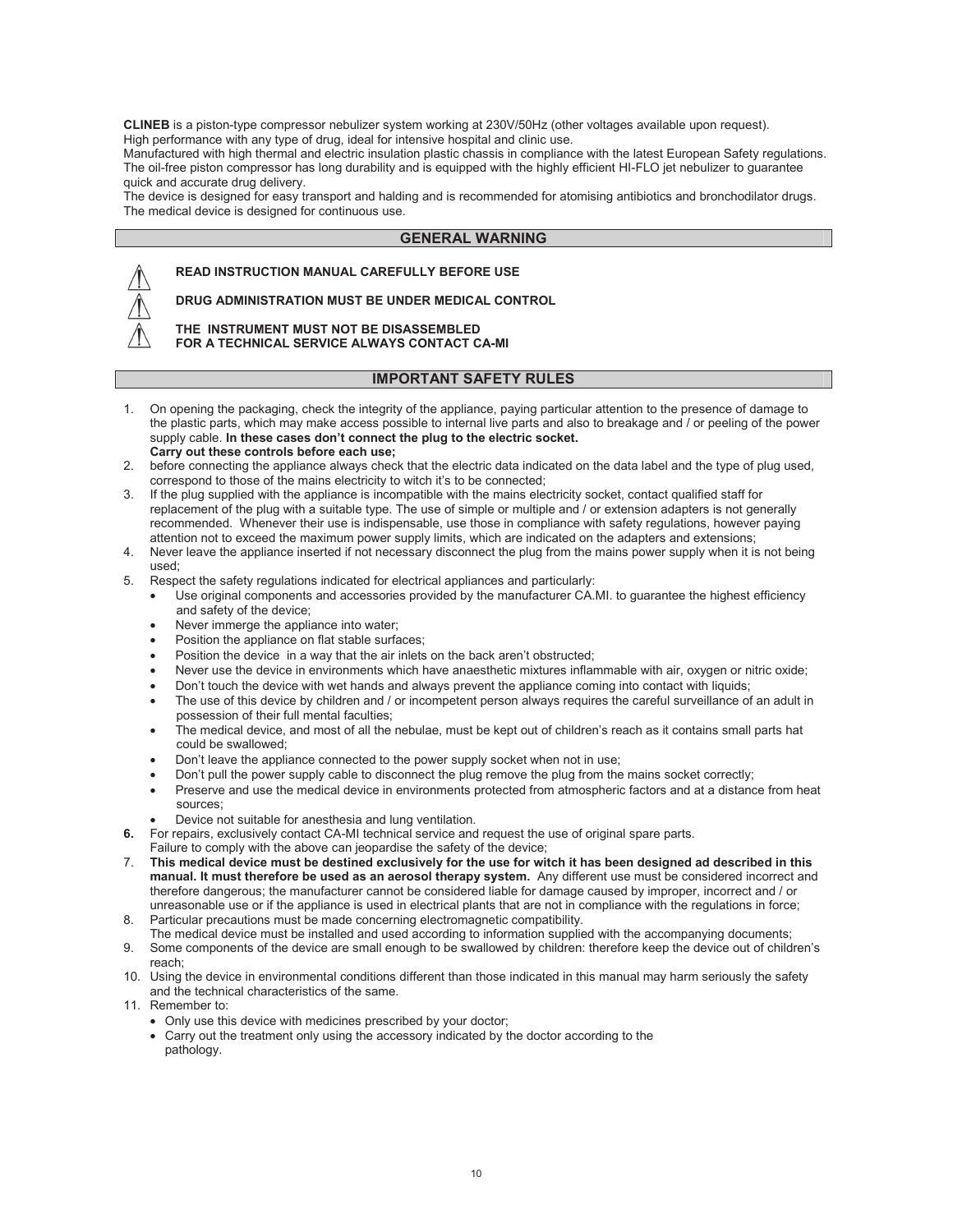#### **COMPLYING WITH THE NEW EUROPEAN RULES, CA-MI INDICATES THE IMPORTANT POINTS TO PROTECT INSTRUMENT AND OPERATORS HYGIENE. THESE RULES MUST BE RESPECTED IN ORDER TO GUARANTEE HYGIENE AND SAFETY TO ALL THE PEOPLE OPERATING WITH THE INSTRUMENT TO OBTAIN QUALITY AND WELL BEING.**

CA-MI warrants it's products for **24 months** after purchasing date.

In front of this warranty, CA-MI will be obliged only to repair or substitute free of charge the products or parts of them that, after verification effected on our factory, or our authorized Service Center, by the Technical Service, results defective. The product must be accompanied by a description of the defect. The warranty, with exclusion of responsibility for direct and indirect damages, it is thought limited to the solos defects of material or workmanship and it stops having effect when the device results however gotten off, tampered or sheltered out of the Factory or from the Authorized Service center. The commodity always travels to risk and danger of the buyer, without any responsibility of CA-MI for damages caused by the transport or dismay from the vector.

Every returned instrument will be hygienically checked before repairing. If CA-MI finds instrument not suitable for repairing due to clear signs of internal or external contamination, the same will be returned to customer with specification of NOT REPAIRED INSTRUMENT, accompanied by an explanation letter.

CA-MI will decide if contamination is due to bad functioning or misuse. If contamination is due to bad functioning, CA-MI will substitute the instrument, only if a SALE RECEIPT and STAMPED GUARANTEE accompany the same. CA-MI is not responsible for contaminated accessories, they will be substitute at customer's expenses.

For this reason it is **COMPULSORY** to carefully disinfect the external part of the instrument and accessories with a cloth soaked in methylated spirits or hypochlorite-based solutions. Put the instrument and accessories in a bag with indication of disinfecting. We also request to specify the kind of fault, in order to speed up repairing procedures.

To this end, please read the instructions carefully in order to avoid damaging the equipment through improper use. Always specify the fault encountered so that CA-MI can establish whether it falls into the category of the faults covered by the guarantee.

**CA.MI. snc cannot be held liable for accidental or indirect damages should the device be modified, repaired without authorization or should any of its component be damaged due to accident or misuse.** 

**Any minimal modification / repair on the device voids the warranty and does not guarantee the compliance with the technical requirements provided by the MDD 93/42/EEC Directive and its normatives.**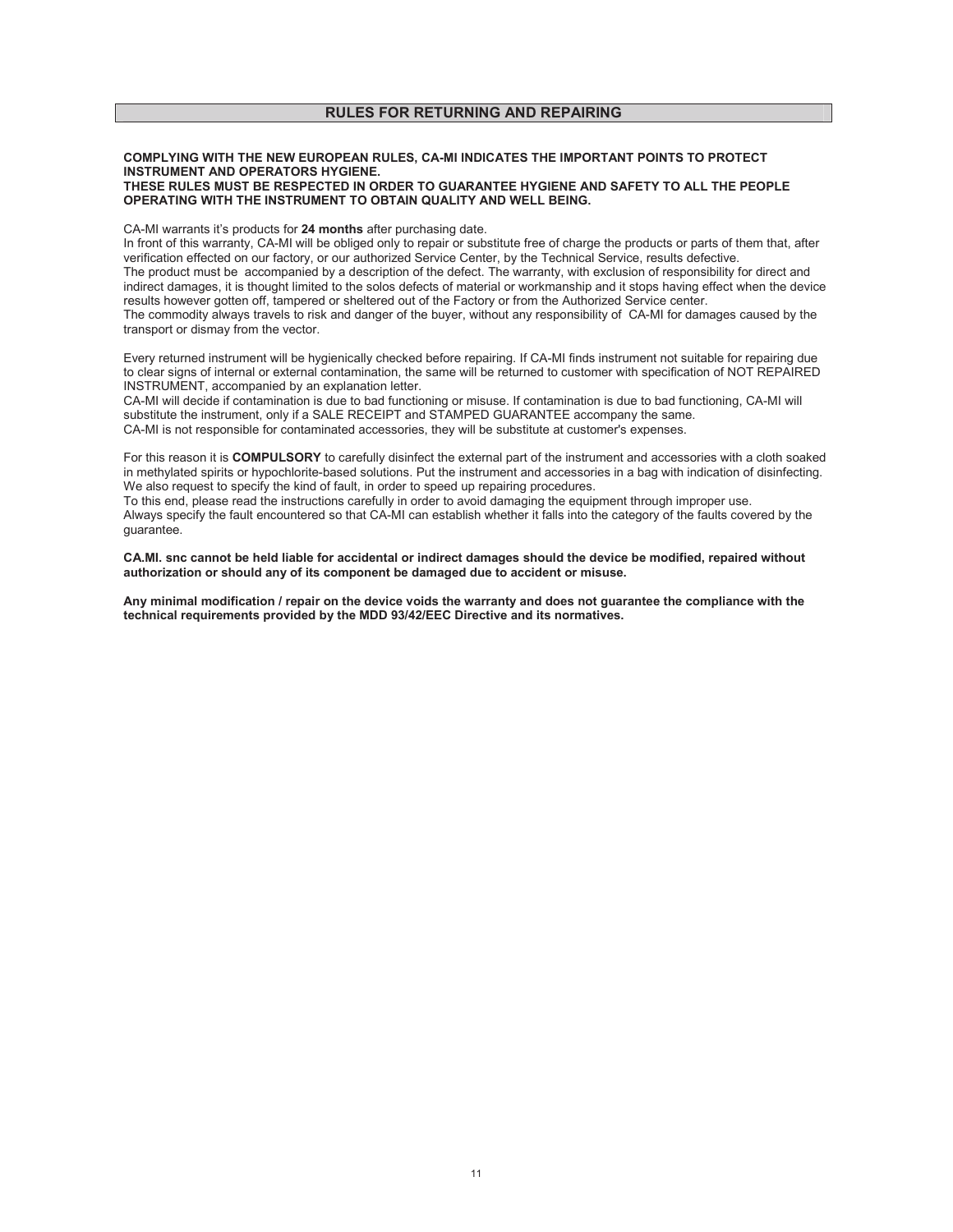# **TECHNICAL CHARACTERISTICS**

| TYPOLOGY (MDD 93/42/EEC)                  | Dispositivo Medico Classe IIa              |                        |  |
|-------------------------------------------|--------------------------------------------|------------------------|--|
| <b>MODEL</b>                              | <b>CLINEB</b>                              |                        |  |
| <b>POWER FEEDING</b>                      | 230V~/50Hz                                 | 110V~/60Hz             |  |
|                                           |                                            | (no CE 0123)           |  |
| POWER CONSUMPTION                         | 184 VA                                     | 105 VA                 |  |
| <b>FUSE</b>                               | F 1 x 1.6A 250V                            | F 1 x 4A 250V          |  |
| <b>MAX PRESSURE</b>                       | 250 kPa (2.5 Bar)                          |                        |  |
| <b>MAX AIR FLOW</b>                       | $16$ I/min                                 |                        |  |
| <b>OPERATING PRESSURE</b>                 | 130 kPa (1.30 Bar)                         |                        |  |
| <b>OPERATING AIR FLOW</b>                 | 5.2 I/min a 130 kPa                        |                        |  |
| NEB-RATE (with 4ml of 0.9% NaCl solution) | 0.50 ml/min con 4ml di soluzione NaCl 0.9% |                        |  |
| <b>MMAD</b>                               | $3.25 \mu m$                               |                        |  |
| <b>GSD</b>                                | 3.45                                       |                        |  |
| <b>WEIGHT</b>                             | $2.20$ Kg                                  |                        |  |
| <b>SIZE</b>                               | 255 x 190 x 165 (h)                        |                        |  |
| <b>NOISE LEVEL</b>                        | Approx. 57dB (A)                           |                        |  |
| (measured as specifications of EN 3544-1) |                                            |                        |  |
| <b>DUTY CYCLE</b>                         | Not-Stop Operated                          |                        |  |
| (to 40℃ and 110% operating voltage)       |                                            |                        |  |
| <b>ACCURACY OF PRESSURE METER</b>         | ± 5%                                       |                        |  |
| MIN. CAPACITY NEBULIZER                   | 2ml                                        |                        |  |
| <b>MAX. CAPACITY NEBULIZER</b>            | 6 <sub>ml</sub>                            |                        |  |
| <b>WORKING CONDITION</b>                  | Room temperature:                          | $10 \div 40^{\circ}C$  |  |
|                                           | Room humidity percentage:                  | $20 \div 85\%$ RH      |  |
|                                           | Altitude:                                  | $0 \div 2000$ m s.l.m. |  |
| CONSERVATION CONDITION AND TRASPORT       | Room temperature:                          | $-25 \div 70^{\circ}C$ |  |
|                                           | Room humidity percentage:                  | $10 \div 95\%$ RH      |  |



*CUT OFF* ( um)

MMAD = Mass Median Aerodynamic Diameter GSD = Geometric Standard Deviation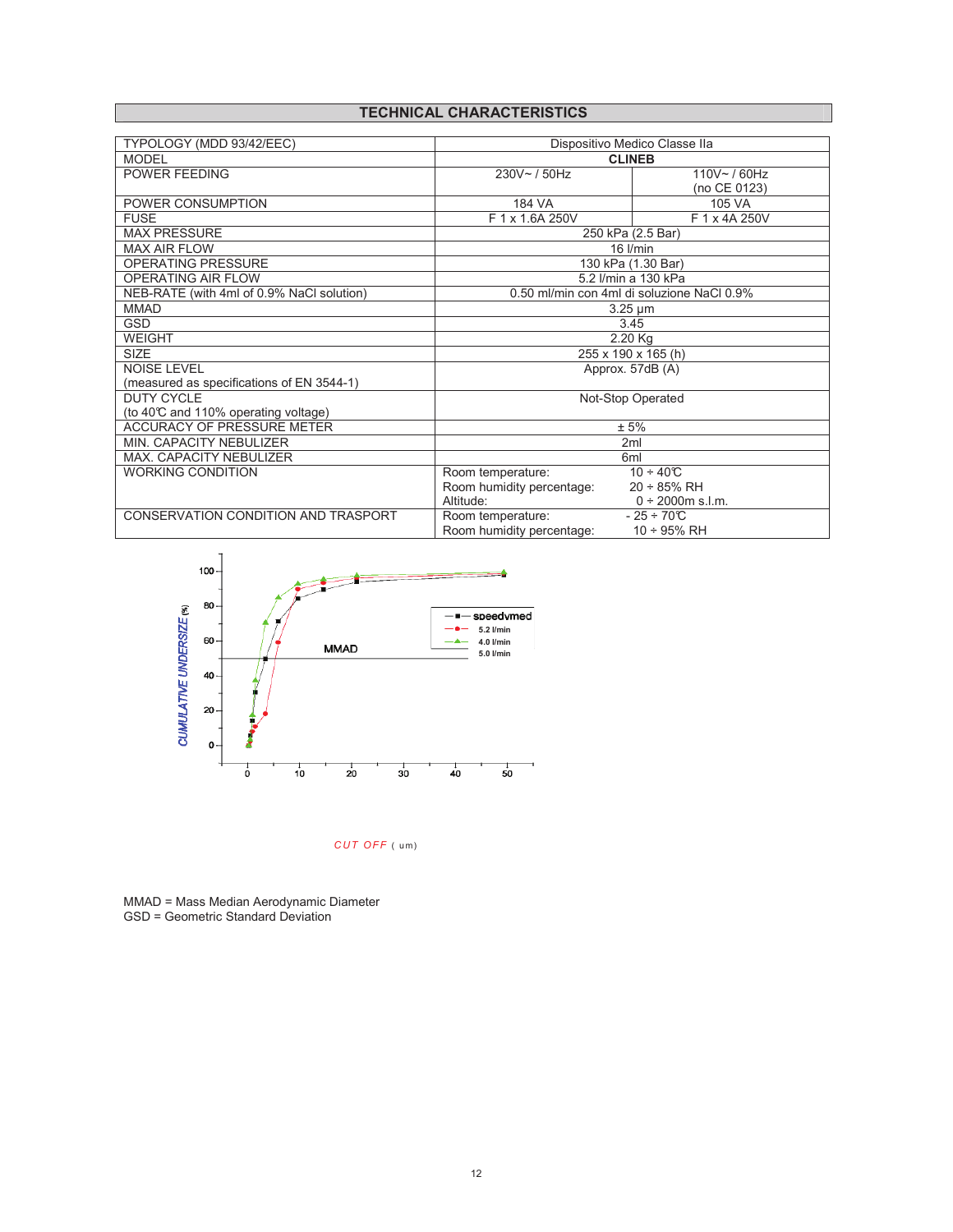### **SYMBOLS**

|                | Class II isolation equipment                                                                                                                                     |  |
|----------------|------------------------------------------------------------------------------------------------------------------------------------------------------------------|--|
| <b>CE 0123</b> | CE marking in conformity with EC directive 93/42/EEC<br>Manufactured by: CA.MI. snc di Attolini Mario & C.<br>Via Ugo La Malfa nr.31 - 43010 Pilastro (PR) Italy |  |
|                | Warning, consult the instruction manual                                                                                                                          |  |
|                | To Preserve in place coolness and dry land                                                                                                                       |  |
|                | Conservation temperature: -25 $\div$ 70°C                                                                                                                        |  |
|                | Type B equipment                                                                                                                                                 |  |
|                | Fuse                                                                                                                                                             |  |
|                | <b>Alternate Current</b>                                                                                                                                         |  |
| <b>Hz</b>      | Mains Frequency                                                                                                                                                  |  |
|                | ON                                                                                                                                                               |  |
| Ο              | <b>OFF</b>                                                                                                                                                       |  |

# **CLEANING DEVICE**

Use a soft dry cloth with not – abrasive and not – solvent detergets.

# **MAKE SURE THAT INTERNAL PARTS OF THE APPLIANCE DON'T COME INTO CONTACT WITH LIQUIDS AND THE PLUG IS NOT INSERTED**

# **CLEANING THE ACCESSORIES**

#### **Procced as follows to disinfect the accessories:**

- 1. Turn the upper part of the nebulizer in an anti-clockwise direction;
- 2. Disconnect the internal pisper at the base of the nebulizer using the fingers;
- 3. Use denatured alcohol or a hypochlorite based solution, easily found at chemist, to clean the accessories;
- 4. After using the appliance, disassemble the nebulizer and clean all parts in warm water, rinse carefully and remove excess water using a soft cloth and leave to dry in a clean place.



After each treatment clean thoroughly each component of the nebulizer (except air tube) removing medication residual and possible impurities. Clean all parts in warm water.

Rinse thoroughly making sure that all deposits are washed away and let dry.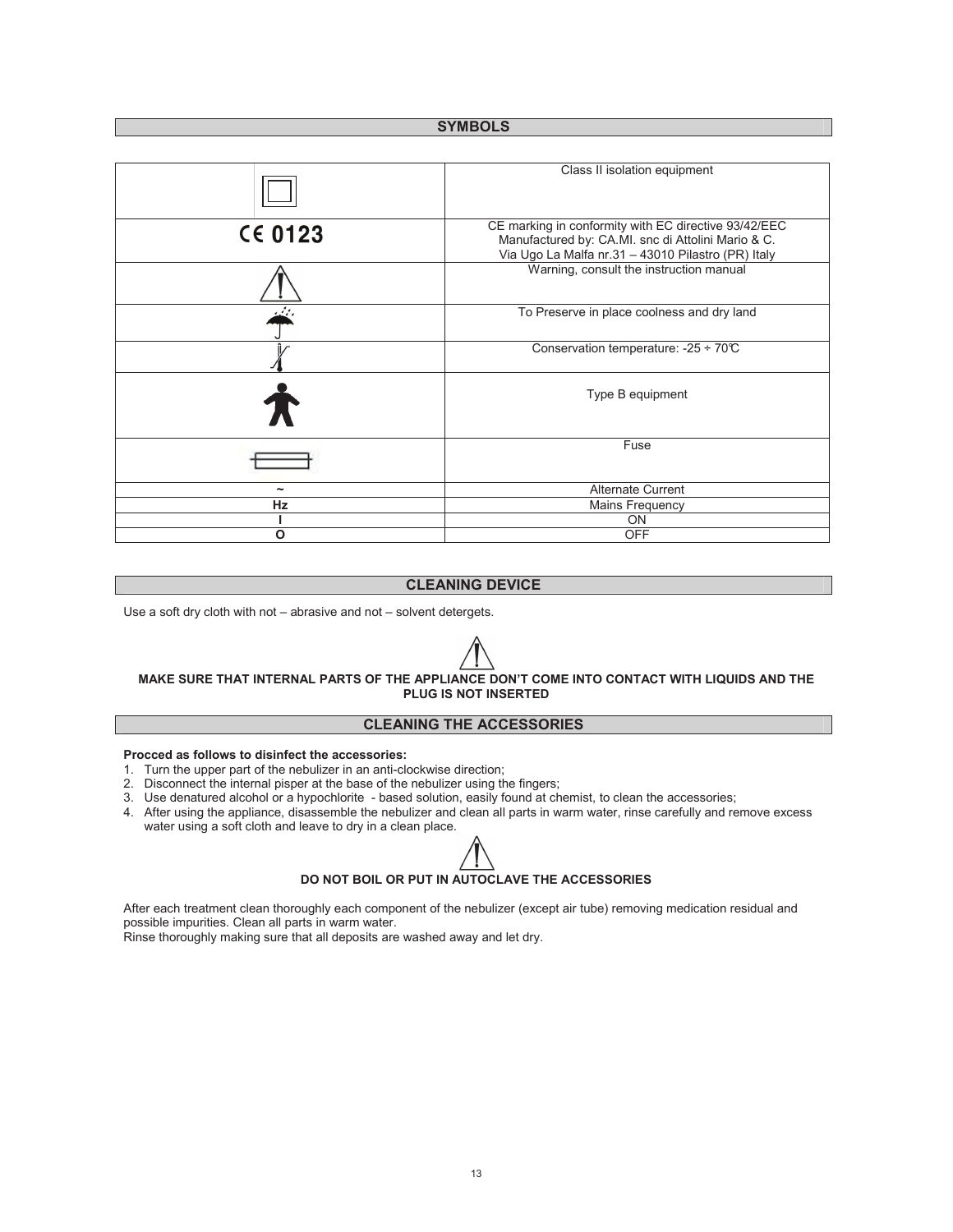| Guidance and manufacturer's declaration - Electromagnetic Emissions                                                                                                                                       |            |                                                                                                                                                                                                         |  |  |
|-----------------------------------------------------------------------------------------------------------------------------------------------------------------------------------------------------------|------------|---------------------------------------------------------------------------------------------------------------------------------------------------------------------------------------------------------|--|--|
| The CLINEB aerosol is intended for use in the electromagnetic environment specified below.<br>The customers or the user of the <b>CLINEB</b> aerosol should assure that it's used in such an environment. |            |                                                                                                                                                                                                         |  |  |
| <b>Emissions Test</b>                                                                                                                                                                                     | Compliance | Electromagnetic environment - guidance                                                                                                                                                                  |  |  |
| Irradiated / Conducted emissions CISPR11                                                                                                                                                                  | Group 1    | The CLINEB aerosol only used RF energy<br>only for its internal functioning.<br>Therefore its RF emissions are very low and<br>are not cause interference in<br>proximity of any Electronic appliances. |  |  |
| Irradiated / Conducted emissions CISPR11                                                                                                                                                                  | Class [B]  |                                                                                                                                                                                                         |  |  |
| Harmonic emissions<br>IEC/EN 61000-3-2                                                                                                                                                                    | Class [A]  | The CLINEB aerosol can be used in all<br>environments, including domestic and                                                                                                                           |  |  |
| Voltage fluctuations /<br>flicker emissions<br>IEC/EN 61000-3-3                                                                                                                                           | Complies   | those connected directly to the public mains<br>distribution that supplies power<br>to environments used for domestic scopes.                                                                           |  |  |

| Guidance and manufacturer's declaration - Electromagnetic Emissions                                         |                                                                                                                                           |                                                                                                                                                                                                                                   |  |  |
|-------------------------------------------------------------------------------------------------------------|-------------------------------------------------------------------------------------------------------------------------------------------|-----------------------------------------------------------------------------------------------------------------------------------------------------------------------------------------------------------------------------------|--|--|
| The CLINEB aerosol is intended for use in the electromagnetic environment specified below.                  |                                                                                                                                           |                                                                                                                                                                                                                                   |  |  |
| The customers or the user of the <b>CLINEB</b> aerosol should assure that it's used in such an environment. |                                                                                                                                           |                                                                                                                                                                                                                                   |  |  |
| <b>Immunity Test</b>                                                                                        | Compliance                                                                                                                                | Electromagnetic environments - guidance                                                                                                                                                                                           |  |  |
| Electrostatic discharge (ESD)<br>IEC/EN 61000-4-2                                                           | $± 6kV$ on contact<br>$± 8kV$ in air                                                                                                      | Floors should be wood, conceret or<br>ceramic tile. If floors are coverei with<br>synthetic material, the relative<br>humidity should be at least 30%.                                                                            |  |  |
| Electrical fast transient / burst<br>IEC/EN 61000-4-4                                                       | $±$ 2kV power supply                                                                                                                      | Mains power quality should be that of a<br>typical commercial environment or<br>hospital.                                                                                                                                         |  |  |
| Surge<br>IEC/EN 61000-4-5                                                                                   | ± 1kV differential mode                                                                                                                   | Mains power quality should be that of a<br>typical commercial environment or<br>hospital.                                                                                                                                         |  |  |
| Loss of voltage, brief voltage interruptions<br>and variations<br>IEC/EN 61000-4-11                         | $5\%$ U <sub>T</sub> for 0.5 cycle<br>$40\%$ U <sub>T</sub> for 05 cycle<br>70%U <sub>T</sub> for 25 cycle<br>$<$ 5% $U\tau$<br>for 5 sec | Mains power quality should be that of a<br>typical commercial environment or<br>hospital If the user of the CLINEB<br>aerosol request that the appliance<br>operates continuosly, the use of a<br>continuity unit is recommended. |  |  |
| Magnetic field<br>IEC/EN 61000-4-8                                                                          | 3A/m                                                                                                                                      | The power frequency magnetic field<br>should be measured in the intended<br>installation location to assure that it's<br>sufficiently low.                                                                                        |  |  |
| Conducted Immunity<br>IEC/EN 61000-4-6                                                                      | 3Vrms 150kHz to 80MHz<br>(for appliances that aren't life - supporting)                                                                   | ٠                                                                                                                                                                                                                                 |  |  |
| <b>Irradiated Conducted</b><br>IEC/EN 61000-4-3                                                             | 3V/m 80MHz to 2.5 GHz<br>(for appliances that aren't life - equipment)                                                                    | ۰                                                                                                                                                                                                                                 |  |  |
| Note $U_T$ is the value of the power supply voltage                                                         |                                                                                                                                           |                                                                                                                                                                                                                                   |  |  |

# **STANDARD ACCESSORIES**

| <b>ACCESSORIES</b>                             |  |  |
|------------------------------------------------|--|--|
| HI-FI O KIT                                    |  |  |
| (Nebulizer HI-FLO, Adult Mask, Pediatric Mask, |  |  |
| Air Tube and Mouth-piece)                      |  |  |
| Air Filter (+n <sup>3</sup> spare part)        |  |  |

For each individual patient it's recommended to use the nebulizer for 6 months or for a maximum of 120 treatments. The nebulizer must be replaced after a long period of inactivity, if it is deformed or broken, or if the nebulizer nozzle is blocked by dry medicine, dust, ecc..

### **Only use the original nebulizer supplied by CA-MI with the device**

The air filter must be replaced every 25 hours of functioning or when it result particulary worn. For replacement, lift the filter and replace with a new one. Only use original CA-MI filter



**DON'T USE THE DEVICE WITHOUT AIR FILTER**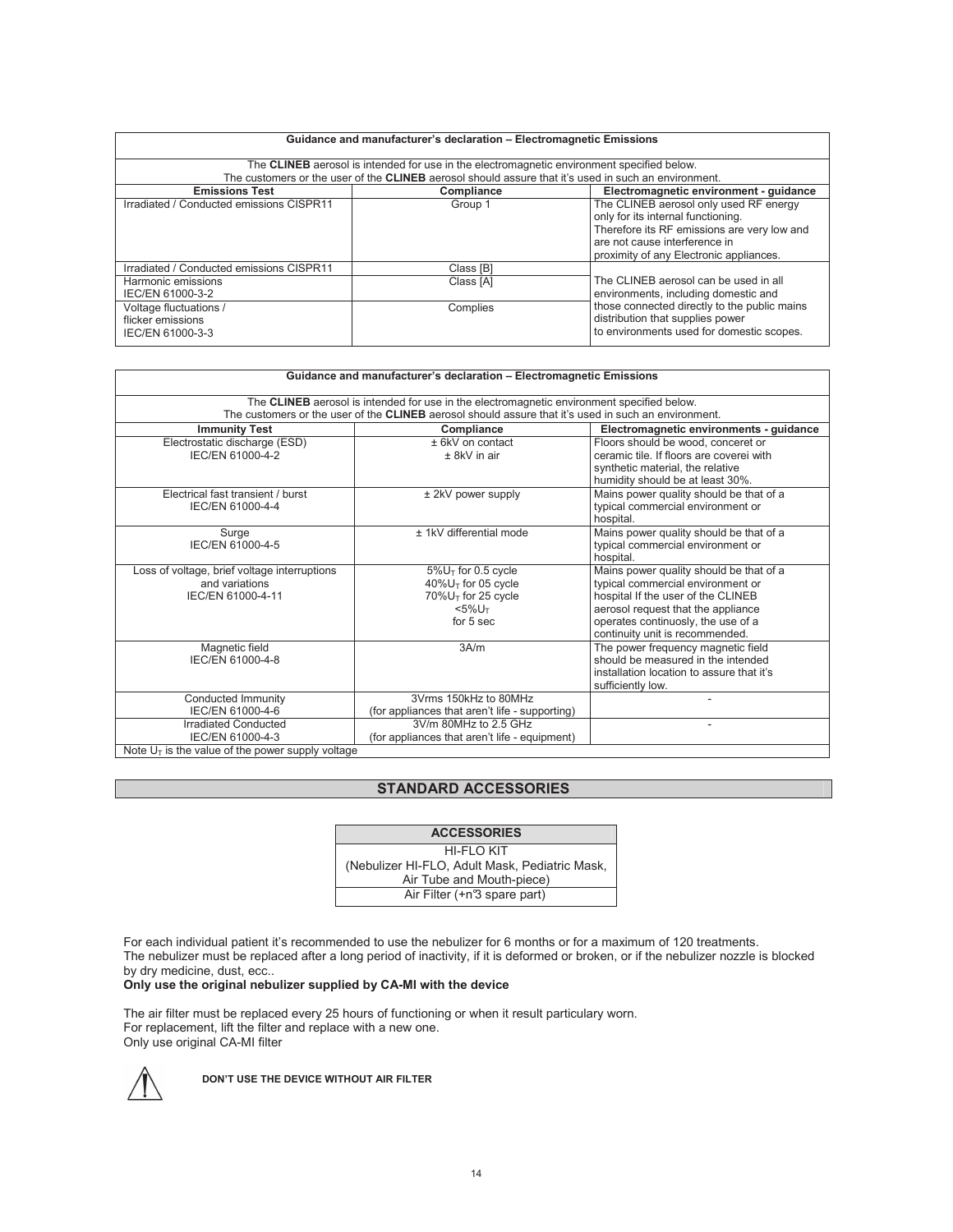# **INSTRUCTION FOR USE**

- Place the device on a flat, stable and clean surface and plug it in the wall socket. Make sure the power cord id thouroughly unrolled to avoid dangerous overheating.
- In case the power cord is damaged, contact CA.MI. technical assistance for replacement.
- Prepare the HI-FLO nebulizer opening the upper part and pouring the drug prescibed by your doctor into the lower tank. Close the nebulizer.
- Connect the air tube into the air outlet placet above the knob of nebulization.
- Connect the other end of air tube into the bottom of the nebulizer.
- Connect the selected accessory to the nebulizer: child mask, adult mask, mouthpiece or nosepiece.
- Make sure the air filter is placed properly in its seat in the bottom of the device.
- **Air Filter replacement:** Open the air filter cover, remove the filter and insert the new one. Place back the cover.
- Press the ON/OFF switch to position **I** to start nebulization.
- To interrupt or stop the treatment press again the ON/OFF switch.
- Adjust the nebulization speedy by turning the know towards MIN for longer treatments, or towards MAX for quicker treatments.
- After treatment has been completed press the ON/OFF switch to position **0** and pull out the plug from the wall socket.
- Wash the nebulizers and the accessories as explained in the Cleaning section.
- Place back power cord and accessories into the compartments.



Always use the nebulizer facing upwards so that substances and / or medicines cannot escape from the nebulizer during the normal use.



**MAKE SURE THAT CHILDREN AND/OR MENTALLY ILL PEOPLE DO NOT USE THE DEVICE WITHOUT ADULT SURVEILLANCE** 

**ALWAYS PLACE THE DEVICE IN POSITIONS FOR EASY DISCONNECTION.**